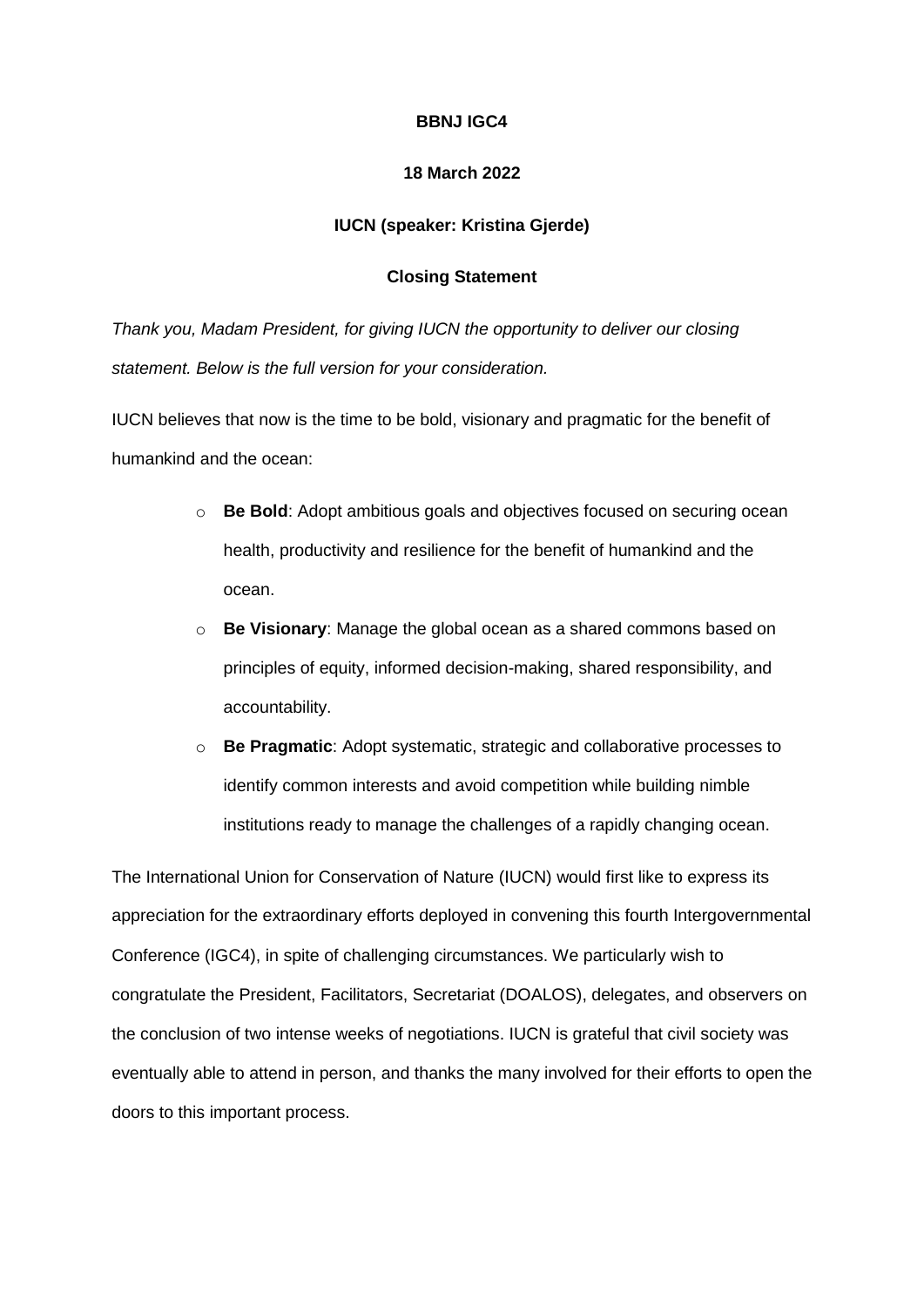The [Summary of the IPCC WGII Sixth Assessment Report](https://report.ipcc.ch/ar6wg2/pdf/IPCC_AR6_WGII_SummaryForPolicymakers.pdf) cautions that we have a "brief and rapidly closing window of opportunity to secure a liveable and sustainable future for all." It is now critical for the global community to come together to adopt a bold, visionary, and pragmatic treaty.<sup>1</sup> This is a key foundation for safeguarding the ocean and humanity's ability to respond and adapt to climate change.

*IUCN believes that now is the time to be bold, visionary and pragmatic for the benefit of humankind and the ocean.*

Whilst recognizing the significant progress made, we cannot be complacent about the outcome of the meeting for several reasons: here we highlight six key points:

- **1. Urgency to finalize in 2022:** As we were unable to finish our work during IGC4, a final IGC at the earliest possible date in 2022 is vital. IUCN enthusiastically supports the President's proposal to prepare a revised clean text of the draft BBNJ Agreement, and hopes that this new text will be bold, visionary, and pragmatic in equal parts. IGC5 will ideally be scheduled in August, 2022. IUCN notes that this timing is consistent with the BBNJ High Ambition Coalition's Declaration and the IUCN WCC Resolution 126, both of which urge States to conclude negotiations in 2022.<sup>2</sup>
- **2. Enabling the Conference of the Parties (COP) to create effective MPAs**: IUCN welcomes increasing recognition of the role of the COP in adopting area-based management tools (ABMTs) where there is no competent international framework or body (IFB). Nevertheless, a high ambition agreement would enable the COP to adopt proactive conservation measures for marine protected areas (MPAs), a substantial

**.** 

<sup>2</sup> BBNJ High Ambition Declaration: [https://ec.europa.eu/oceans-and-fisheries/ocean/international](https://ec.europa.eu/oceans-and-fisheries/ocean/international-ocean-governance/protecting-ocean-time-action_en%20%5d)[ocean-governance/protecting-ocean-time-action\\_en;](https://ec.europa.eu/oceans-and-fisheries/ocean/international-ocean-governance/protecting-ocean-time-action_en%20%5d) IUCN WCC Resolution 126 (2021)<https://www.iucncongress2020.org/motion/126>

<sup>1</sup> Gjerde, K., Payne, C., Freestone, D., Pasquero, J., Ortuno Crespo, G., Epps, M., Chazot, C. and Spadone, A. (Editors). 2022. Area-Based Management Tools in Marine Areas Beyond National Jurisdiction, A Report of the IUCN Workshop 7-8 December 2021, [https://www.iucn.org/sites/dev/files/content/documents/iucn\\_abmt\\_2021\\_-\\_report.pdf](https://www.iucn.org/sites/dev/files/content/documents/iucn_abmt_2021_-_report.pdf)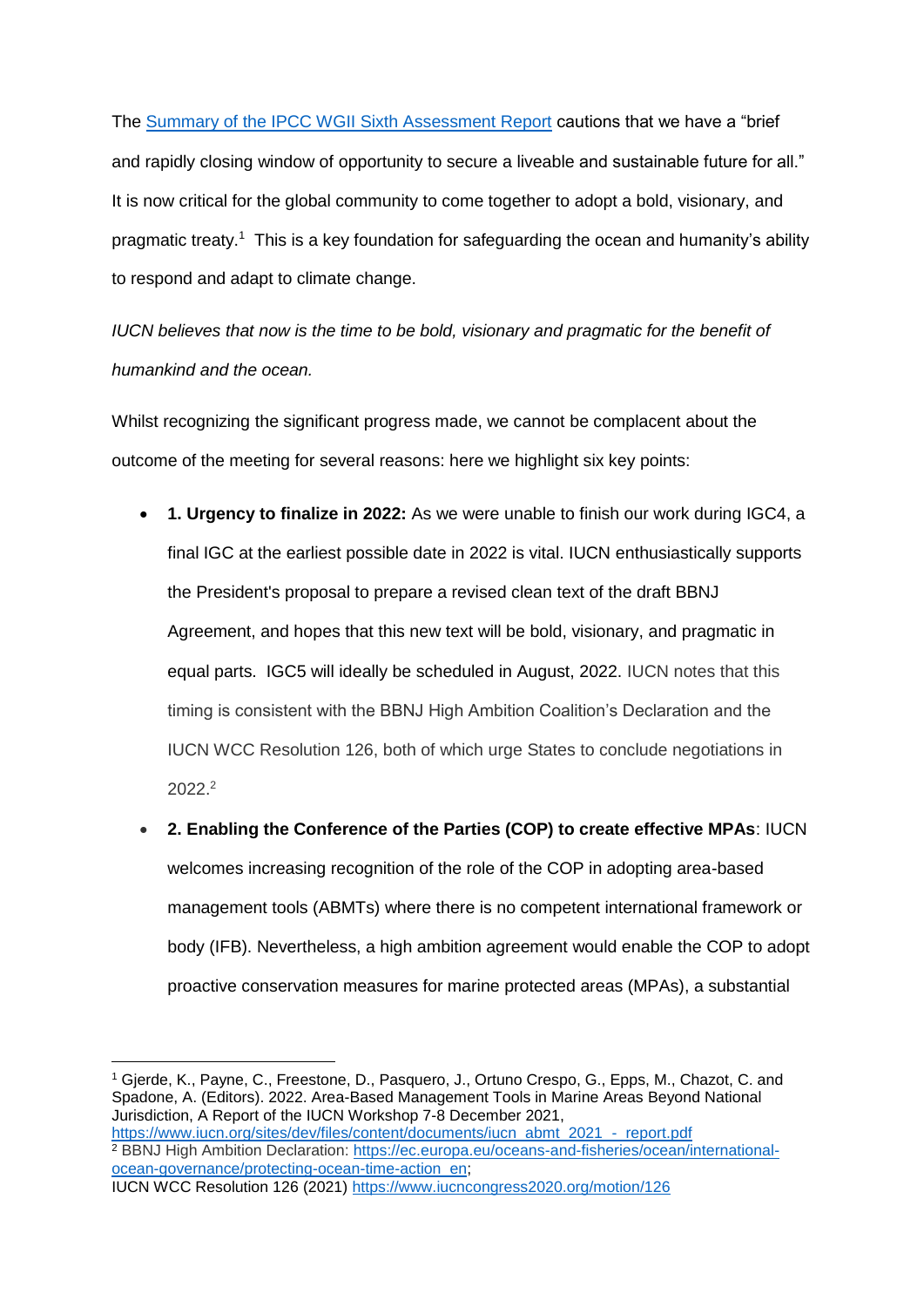percentage of which are highly and fully protected, and other ABMTs, even where there are other bodies. IUCN hopes the revised draft reflects the shared responsibility of all States under UNCLOS to protect and preserve the marine environment by including clear modalities for States Parties to act directly to adopt conservation measures as well as through competent IFBs to which they are parties.

- **3. Bringing transparency and consultation to activities in ABNJ:** An emerging appreciation of this Agreement as a platform for rigorous, integrated, independent, science-based assessment, management, and monitoring of the individual and cumulative effects of human activities and climate change on marine biological diversity in ABNJ is heartening. But if assessments are conducted entirely outside the Agreement, as some have suggested, we risk repeating the fragmentation that this Agreement was intended to overcome. It will be important for activities affecting biodiversity in ABNJ to be assessed according to common, high standards. We also encourage States to come to a common understanding of Strategic Environmental Assessment (SEAs). Proactive SEAs can build a shared knowledge base to develop cross-sectoral plans for conserving biodiversity and balancing human uses of marine ABNJ.
- **4. Equity as an enabling condition for unlocking ocean benefits for all**: IUCN welcomes the increasing recognition of an obligation to share benefits of marine genetic resources in a fair and equitable manner. However, discussions on key provisions for sharing such benefits, valuing the contribution of traditional knowledge, enabling needs-based capacity development, and transferring of technologies still fall short of what is needed to advance conservation and support sustainable and equitable use by all in ABNJ.
- **5. Effective financial support as the linchpin of progress**: Despite some progress on defining the potential role of existing mechanisms such as the Global Environment Facility, further exploration and support for an appropriate financing architecture is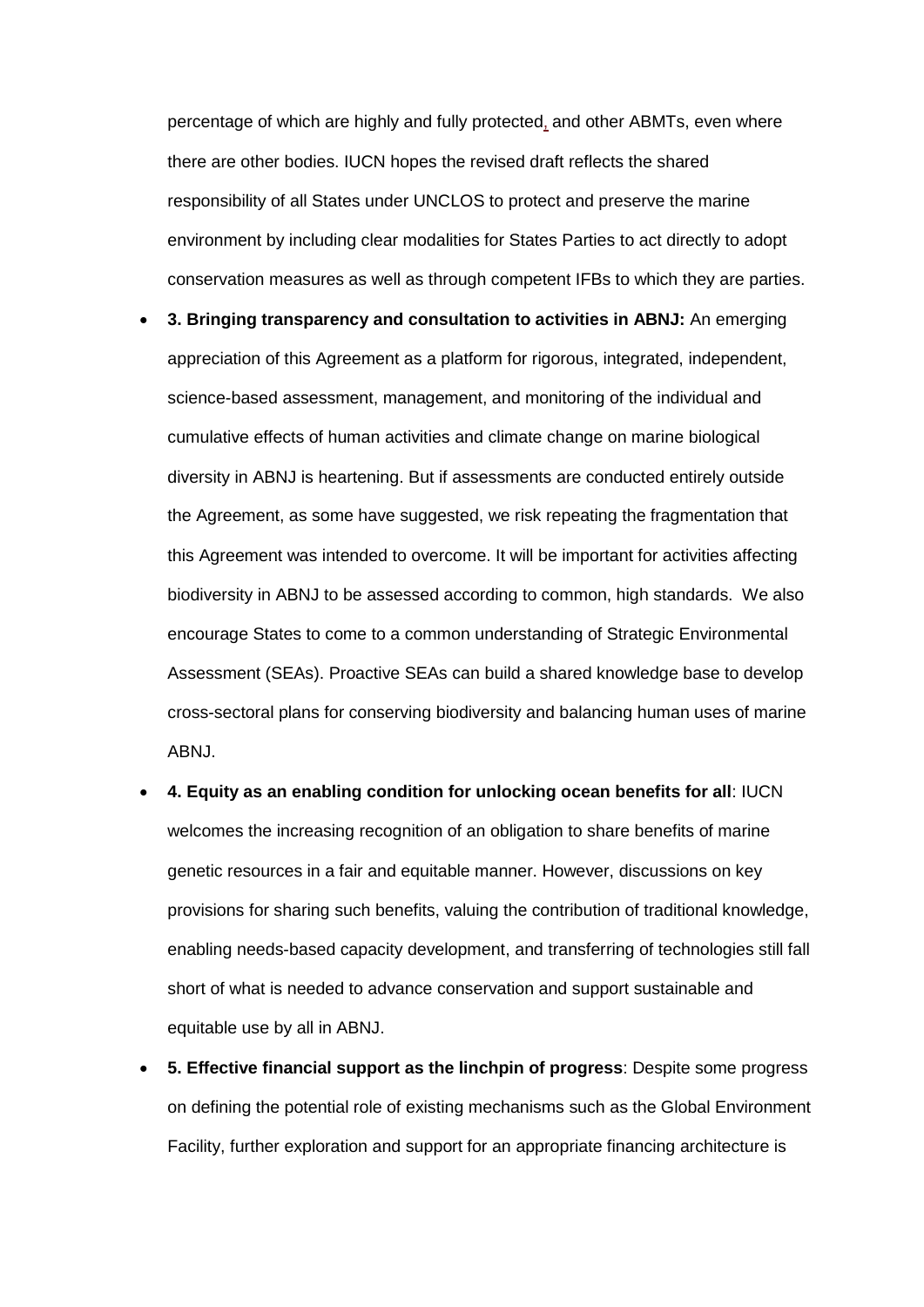essential. A robust, equitable, flexible and multipronged mechanism for financing implementation requires proper modalities such as a Standing Committee on Finance as well as diverse and reliable resources. The cost of inaction would far exceed the costs of establishing such a mechanism.

• **6. Strengthening and not undermining existing bodies.** IUCN welcomes and values the contributions of existing IFBs in conserving and using sustainably marine biodiversity in ABNJ. At the same time, it is necessary to recognize the constraints of individual organizations in advancing integrated ecosystem-based management or addressing cumulative effects. Only an empowered and future-looking BBNJ Agreement can provide the global platform necessary to overcome geospatial boundaries, limited timeframes, competing mandates and taxonomic limitations. This approach can reconcile the current patchwork in a seamless manner and further strengthen global cooperation.

As the BBNJ negotiations enter their final phase, IUCN looks to the future with hope for -

- **Fostering engagement**: Whilst recognizing the challenges imposed by the COVID-19 pandemic, the global ocean and its biodiversity are a matter of universal concern. As such, civil society, the scientific community, indigenous peoples and local communities, and the broader public should have every opportunity to participate and contribute to this process. We hope that IGC5 can take place with the full and effective participation of civil society so that negotiations can benefit from their knowledge and wisdom as has historically been the case.
- **Marine science:** And finally, IUCN welcomes the recognition of the importance of science and traditional knowledge to inform decision making. In the time of rising climatic pressures and biodiversity loss, international support for science, data and infrastructure to share data will be vital to enable timely responses to the increasing pressures of climate change on marine biodiversity in ABNJ. IUCN suggests that the United Nations Decade of Ocean Science for Sustainable Development be